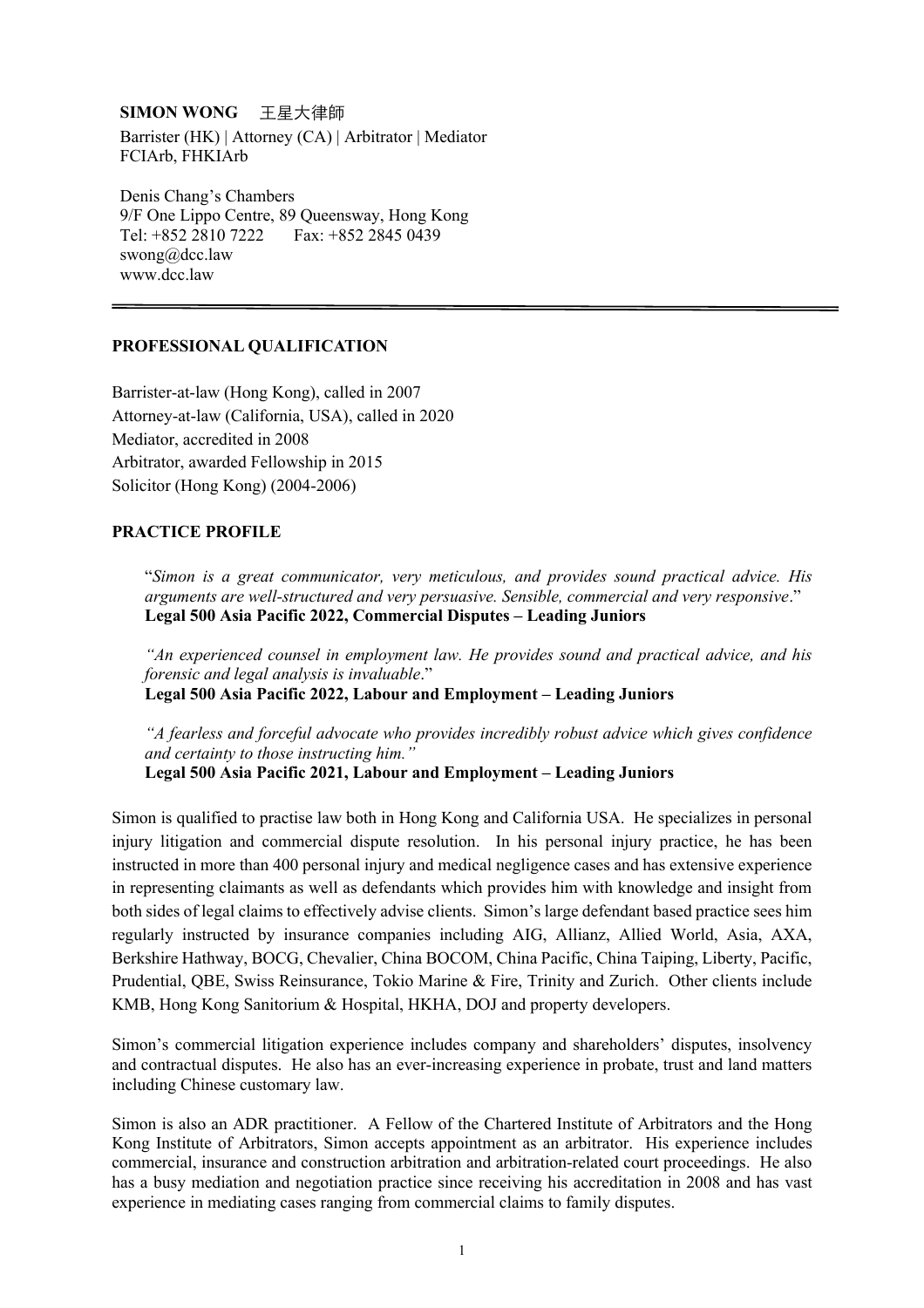#### **SELECTED CASES**

#### **Personal Injury Cases**

*Thapa Hari Bahadur v Paramount Engineering & Manpower & Anor* [2022] HKCFI 334: represented the defendants in the trial; Court dismissed the plaintiff's claim with costs on indemnity basis

*Cheung Hon Yu v Chun Lee Engineering Co Ltd & Anor* [2021] HKCFI 1687: represented the defendants in the assessment of damages; Court awarded only 3% of the plaintiff's claim

*Law Chi Ping v Li Kin Sun Andy & Ors* [2021] HKDC 358: represented the applicant in the employees' compensation case; Court adopted Paper Mill formula and awarded a judgment of \$2.5 million

*Hu Wan v Sanwo International Company Limited* [2021] HKDC 237; [2021] HKDC 948: represented the plaintiff in the assessment of damages; Court awarded future loss of earnings based on her inability to resume pre-accident job; Court awarded indemnity costs with enhanced interest

*Liu Hua v Hong Kong Sanitorium & Hospital* [2021] HKCFI 318: represented the hospital; Court struck out the plaintiff's pleading and dismissed her claim

*Law Ping Yim v Luk Fuk Holdings Co Ltd* [2021] HKDC 7: represented the respondent at trial; Court dismissed the applicant's claim on the ground that the accident did not arise out of employment

*Angbuhhang Netra Jang v Liang O-Routke Construction Hong Kong Ltd & Anor* [2020] HKCFI 2928 and [2020] HKCFI 232: represented the defendants at trial; Court dismissed the plaintiff's claim, and awarded costs on indemnity basis with enhanced interest

*Yeung Ho Man v Shum Kin Leung & The Kowloon Motor Bus Company (1933) Limited* [2020] HKCFI 2531 and [2020] HKCFI 2781: represented the defendants at trial; Court dismissed the plaintiff's claim and awarded = costs on indemnity basis with enhanced interest

張麗珍 對 *Leighton Able Joint Venture* 及另一人 [2019] HKDC 1259: represented the respondent; Court dismissed the applicant's employees' compensation case

*Pangma Dambar Dhoj v Dragages Hong Kong Limited & Anor* [2018] 2 HKLRD 1436: represented the Defendants in Court of Appeal and the trial, Court dismissed the plaintiff's claim with costs

*Xu Xinhong v Cheung Chu Lau* [2018] HKCFI 327, [2019] HKCFI 1691: represented the plaintiff in the assessment of damages; Court awarded future loss of earnings and costs on indemnity basis with enhanced interest

*Thapa Kulbahadur v Grand Tech Construction Co Ltd*, DCEC 878/2011: represented the respondent at trial; Court dismissed the applicant's claim with costs on indemnity basis

*Tsang Sung Lui as dependent for herself and on behalf of other dependents of Ruan Wen Fang, deceased v Kong Kin Chung*, HCPI 636/2010: represented the plaintiff in the assessment of damages arising from the deceased's death as a result of the defendant's medical negligence

*Lai Cheong Ming v Cheng Chung Yu Eric trading as Hui Fung Metal Work Factory & Anor*, HCPI 504/2009: represented the Plaintiff in trial; Court allowed future loss of earnings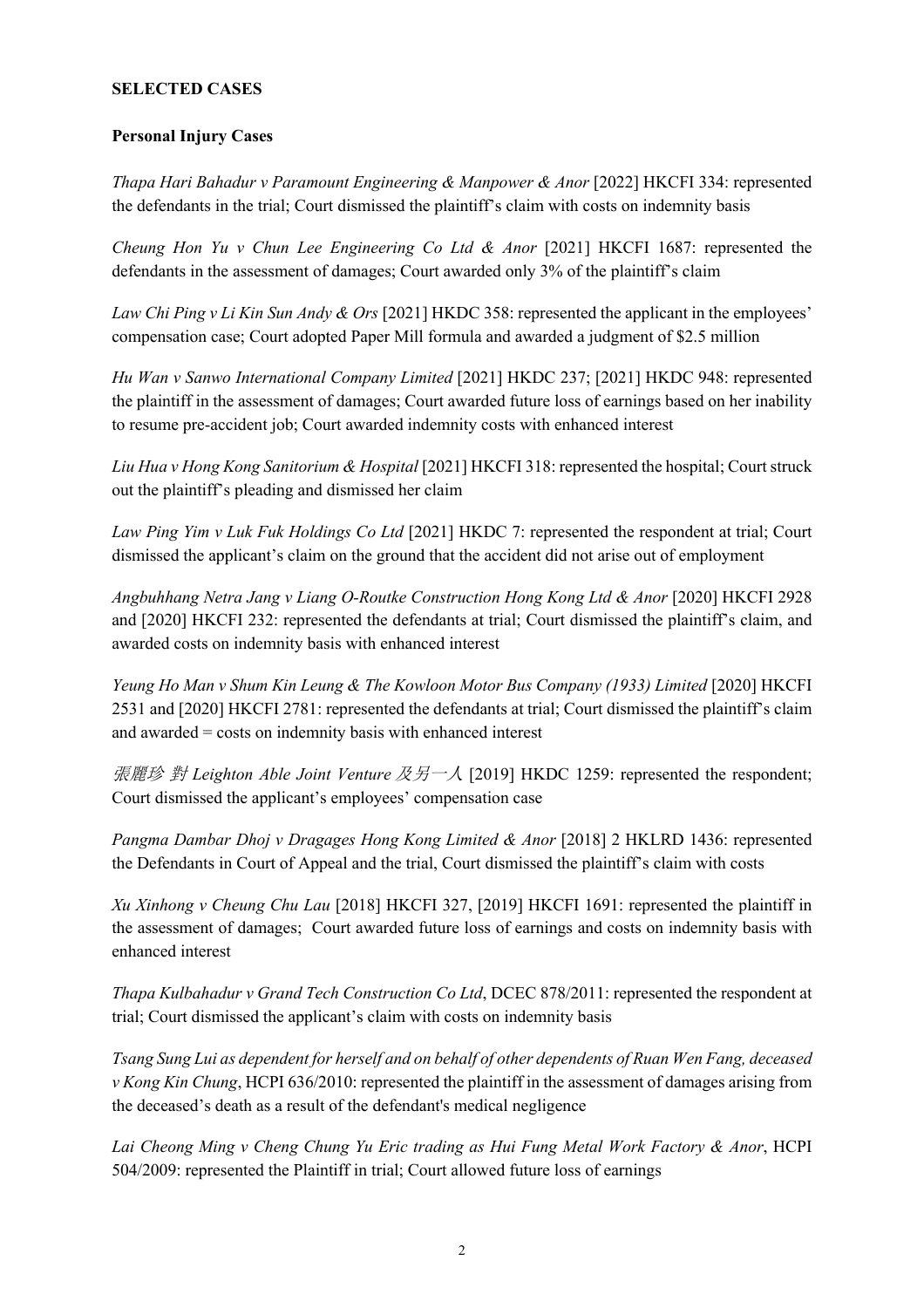Advised the administrator of a deceased who died after a surgery of partial resection of right kidney and total removal of left kidney in an action against the private surgeon for medical negligence

Advised the claimant against a private medical practitioner for prescribing medicine to which the claimant was allergic

Advised the claimant against a private eye doctor for conducting an eye surgery without informed consent

Advised the claimant against a private cardiologist for mismanagement in a heart surgery

### **Civil and Commercial Cases**

*Chu Yu Bun v Lai Shiu Woon (formerly known as Ng Shiu Woon)* [2021] HKCA 1929; [2020] HKCFI 2195: represented the defendant; Court struck out the plaintiff's claim on the ground of abuse of court process

*Canara Bank v Excel Triumph Limited & Anor* [2021] HKCFI 3747: represented the defendants who were the debtor and guarantor; Court dismissed the plantiff's O.14 application with costs

*Wong Ling Pan v Team Building Ltd* [2021] HKCFI 336: represented the plaintiff in this appeal; Court dismissed the defendant's application to set aside default judgment

*Yuan Yuqin v Cheung Hiu Yan Fion and Chiu Yu Shing* [2020] HKCFI 1419: defended the 2nd defendant at trial based on forgery and absence of ratification; Court dismissed the plaintiff's claim with costs

*Wu Fung Chu v Ng Pak Wing* [2020] HKCFI 615: represented the plaintiff; Court granted summary judgment against defendant based on a declaration of trust

*Aspiria Nonfood GMBH v Jarrell Trade Limited* (HCA 272/2020): represented the plaintiff; Court granted urgent *ex-parte* Mareva and proprietary injunction against the defendant

*Liu Kit Wing v The estate of Liu Fo Hing, Deceased* [2019] HKCFI 833: represented the plaintiff at trial; Court granted declarations for adverse possession of a 3-storery house in Sheung Shui

*Kwong Yuen Seung Ivy & Others v Kwong Kam Hung* [2019] HKDC 9: represented the plaintiffs at trial; Court gave judgment to the plaintiffs based on common intention constructive trust

*Essex Global Trading Inc. v Kinglite Electronic Co Limited, HCA 1713/2018: represented the plaintiff;* Court gave urgent *ex-parte* Mareva injunction against the defendant

*Hung Yuk Mang v Etek Company Limited*, HCMP 883/2013: represented the plaintiff at trial; Court granted declarations for adverse possession of a piece of land in Hunghom

莫偉翔 *v* 香港神托會 *& Others*, HCA 2597/2005 & HCA 2351/2003: represented the defendants; Court ordered the plaintiff's defamation claim be struck out

*Tsoi Sau Li, the executrix of the estate of Lam Wing Fai, the Deceased v Lim Yuen Chi*, HCA 632/2014: represented the plaintiff; Court ordered summary judgment of a debt

*Cheung Cho Kam Sindy & Anor v Cheung Yuet Ying Rose*, CACV 178/2008: represented the plaintiff; Court dismissed the defendant's appeal based on conversion and beneficial ownership of properties